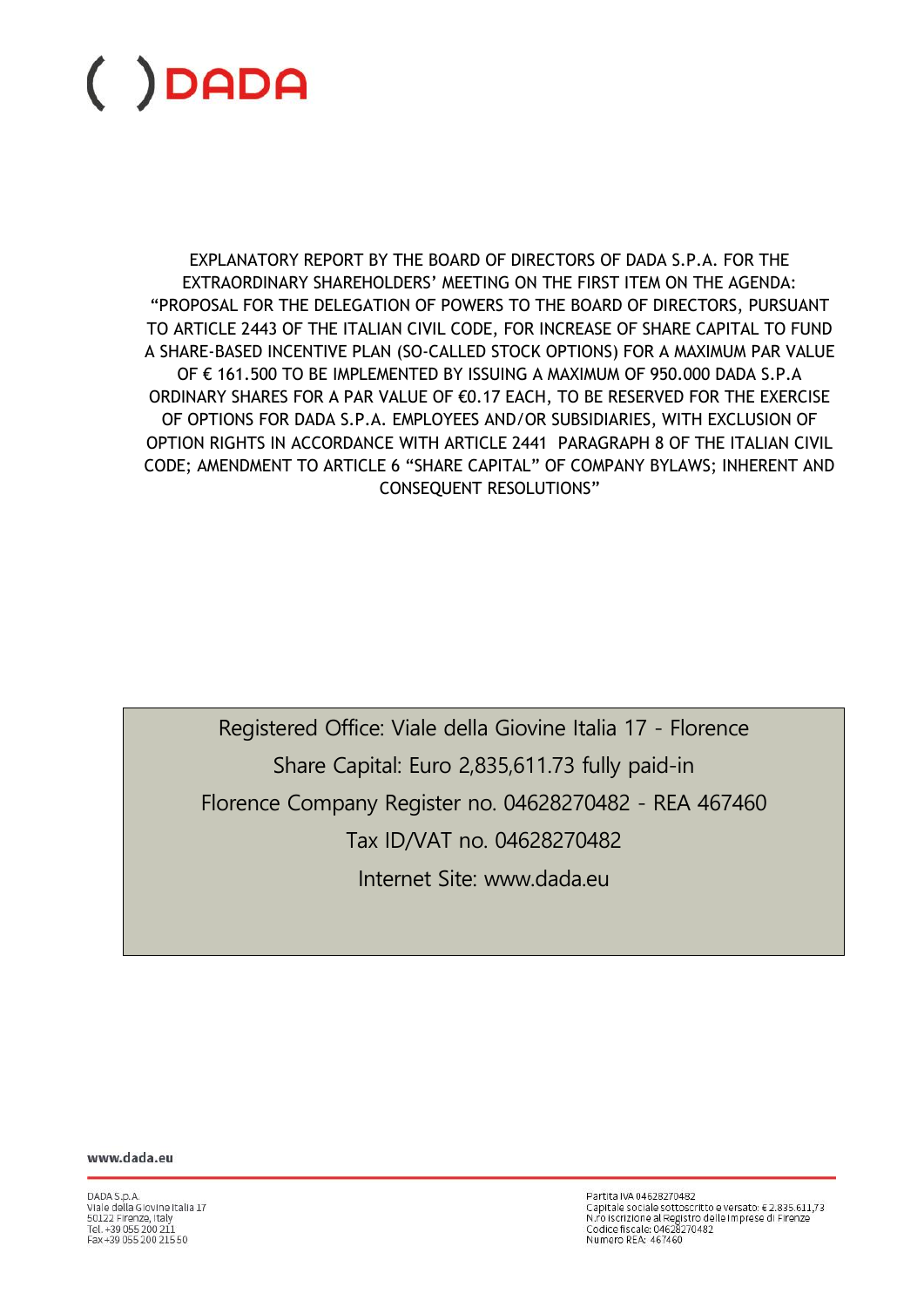### **DADA**

Dear shareholders,

you are called upon to attend the extraordinary shareholders' meeting in first call on January,  $18<sup>th</sup>$  2017 and, if necessary, in second call on January,  $19<sup>th</sup>$  2017, to review a proposal to delegate powers to the Board of Directors, pursuant to Article 2443 of the Italian Civil Code, to undertake a paid-in share capital increase in one or more tranches, by issue against payment of a maximum of 950.000 of the Company's ordinary shares and the exclusion of option rights under Article 2441 of paragraph 8 of the Italian Civil Code, being reserved under a stock option plan (hereinafter the "incentive plan 2017-2019" or "plan") for managers and/or executives and employees (hereinafter the "Beneficiaries") of Dada S.p.A. (hereinafter the "Company") and/or its subsidiaries, pursuant to Article 2359 of the Italian Civil Code.

\*\*\*\*\*\*\*\*\*\*

The proposal to delegate powers to the Board, pursuant to Article 2443 of the Italian Civil Code, to undertake a paid-in share capital increase in one or more tranches with the exclusion of option rights under Article 2441 of paragraph 8 of the Italian Civil Code, is linked to the realization of a Plan, subject to review and approval by shareholders in a separate agenda item of the previous ordinary session.

The main purpose of the Plan is to stimulate and retain relevant beneficiaries, making them jointly responsible and at the same time beneficiaries of the DADA Group's growth process considered overall. The Board considers that an adequate incentive plan based on the participation of Beneficiaries in company capital and intended to be implemented over a significant period of time, can contribute effectively to enhancing corporate and operational efficiency.

In this perspective, the fulfilment of the Plan meets specific corporate interests, thus justifying the exclusion of the option right for shareholders on the shares issued to service the Plan.

This initiative is in line with the share-based incentive mechanisms traditionally adopted in Italy and abroad, and is consistent with the choice already made in the past for both company employees and top management.

#### Beneficiaries of the Plan

The Plan is intended for managers and/or executives and employees of Dada S.p.A. and/or its subsidiaries pursuant to Article 2359 of the Italian Civil Code.

#### Features of the options

The Plan is subject to review and approval by the ordinary session of the meeting. For a detailed description of the features (including those related to the subscription price of the options), please refer to the relevant explanatory report.

The options will be personal and non-transferable *inter vivos*. The options will be exercisable on one or more occasions in accordance with the rules and any conditions determined by the Board of Directors.

#### Duration of the delegation

In view of the aims of the Plan and the duration thereof, it is suggested that the powers delegated to the directors shall last five years, starting from the date of the meeting resolution, and that such delegation may be exercised more than once.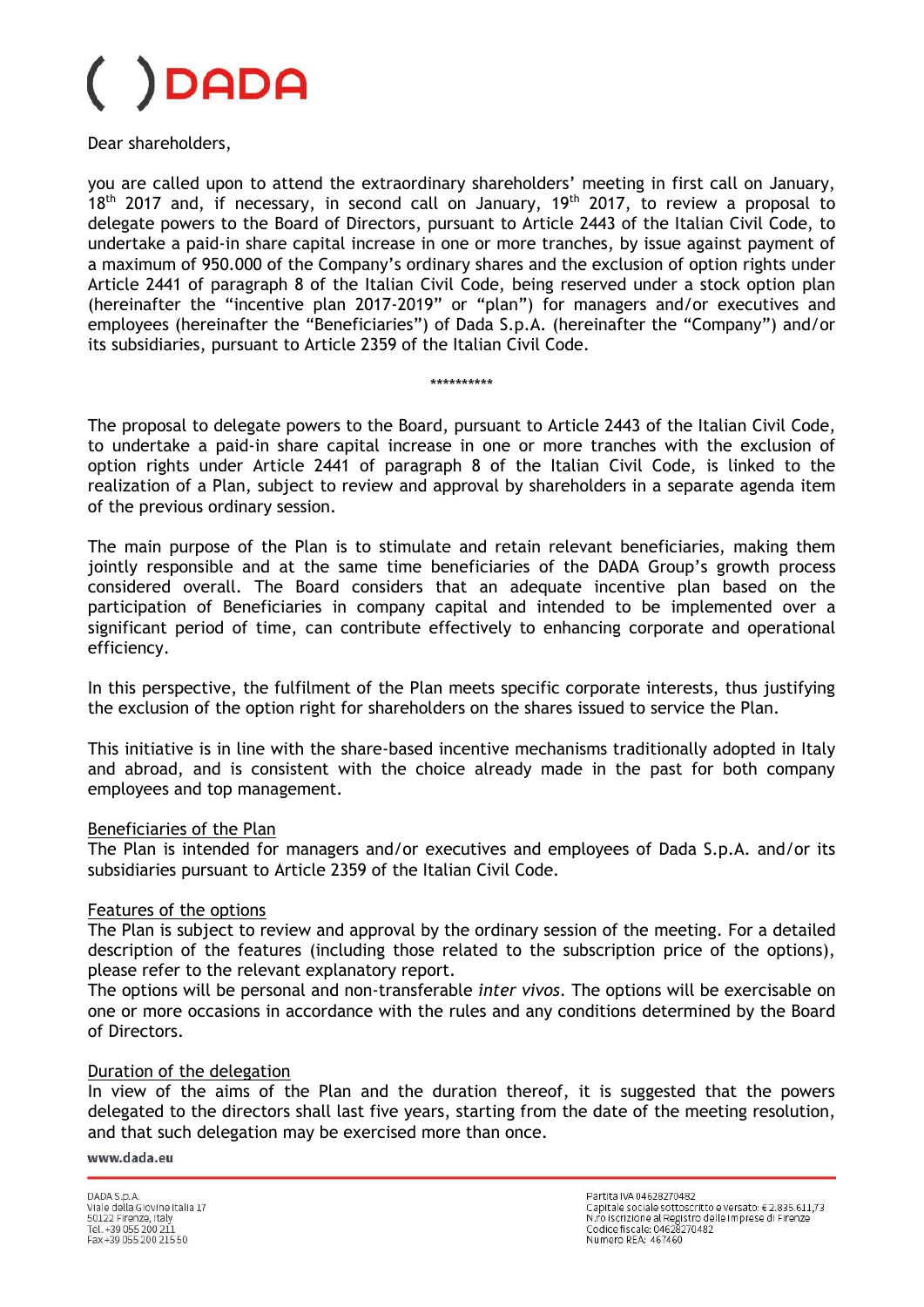#### Amount of the increase

The maximum amount of the capital increase reserved for the Beneficiaries of the Plan consists of a maximum of 950.000 new ordinary shares for a par value €0.17 each, for a maximum par value of € 161.500, representing 5,7% of the total amount of existing share capital at the date of this report. The shares issued will have regular dividends.

The shares subscribed under the option right shall be fully paid-up at the time of subscription.

#### Fulfilments

A simultaneous amendment of Article 6 of the company bylaws is proposed, as a consequence of the approval of the abovementioned delegation of powers for the purposes of the share capital increase.

For the sake of completeness, if approved, the bylaw amendment regarding the proposal outlined in this report will not give rise to right of withdrawal.

Now therefore, we submit the following for your approval:

#### Resolution proposal

*"The extraordinary shareholders' meeting of DADA S.p.A.:*

- *- having reviewed and approved the Board's explanatory report and all the fulfilments described therein;*
- *- noting the declaration of the Board of Statutory Auditors attesting that the current share capital is fully paid in;*

#### *resolves:*

*- to grant the Board of Directors, for a maximum period of five years from the date of this resolution, pursuant to Article 2443, second paragraph, of the Italian Civil Code, the right to undertake a paid-in share capital increase in one or more tranches, resulting in the issue of ordinary shares with regular dividends, offered for subscription for implementation of the stock option plan approved in today's meeting and intended for managers and/or executives and employees of Dada S.p.A. and/or its subsidiaries, with exclusion of the option right under paragraph 8 of Article 2441 of the Italian Civil Code, for a maximum of 161.500 euros, through issue of a maximum 950.000 ordinary shares with a par value of €0.17 each. Rights to subscribe these shares will be personal and non-transferable inter vivos. The decision of the Board of Directors will envisage that if the increase is not subscribed within the set time limit, the share capital will be increased by an amount equal to the subscriptions collected up to the end of the period;* 

*- to amend accordingly Article 6 of the company bylaws, as follows:*

| <b>CURRENT WORDING</b> | PROPOSED WORDING |
|------------------------|------------------|
| Article 6              | Article 6        |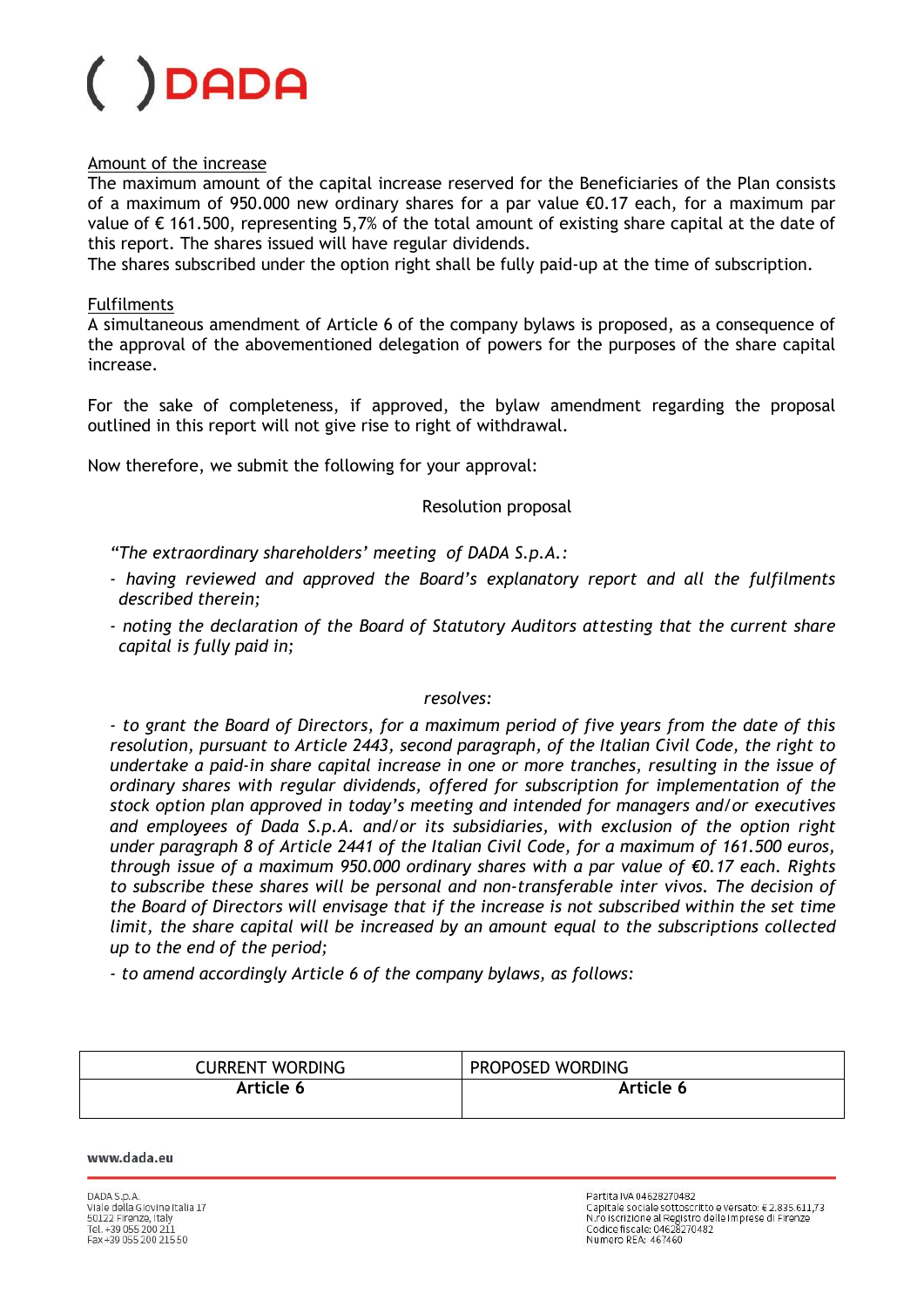## DADA

#### **Share capital**

Share capital shall be €2,835,611.73 (two million eight hundred and thirty-six thousand seven hundred and eleven euros and seventythree cents) divided into 16,680,069 ordinary shares with a par value of  $€0.17$  (zero point one seven euros) each.

The Board of Directors may resolve capital increases based on special delegations of authority granted by the extraordinary shareholders' meeting pursuant to Art. 2443 of the Italian Civil Code.

Pursuant to Art. 2441 paragraph four of the Italian Civil Code, option rights may be excluded for up to ten percent of existing share capital, provided the conditions set out in that provision are met.

On 25 October 2011, pursuant to articles 2443 and 2441 paragraph 8 of the Italian Civil Code, the shareholders' meeting authorized the Board of Directors, for a maximum of five years after the date of said authorization, to increase share capital against payment by a maximum of €85,000.00 (eighty-five thousand euros) by issuing new ordinary shares that will service a stock option plan for employees of DADA S.p.A. and its subsidiaries. Said shares shall have a par value of €0.17 (zero point one seven euros) and may be issued in separate tranches as set out in Art. 2439 of the Italian Civil Code. Upon expiry of the term set to subscribe the last tranche (no later than 19 December 2016) capital shall be considered increased by the amount of the subscriptions received."

On 28 October 2011, in implementation of the authority granted by the extraordinary shareholders' meeting of 25 October 2011, the board of directors approved an increase in share capital of no more than €85,000 (eightyfive thousand euros) by issuing 500,000 (five hundred thousand) ordinary shares with a par

#### **Share Capital**

Share capital shall be €2,835,611.73 (two million eight hundred and thirty-six thousand seven hundred and eleven euros and seventythree cents) divided into 16,680,069 ordinary shares with a par value of  $\epsilon$ 0.17 (zero point one seven euros) each.

The Board of Directors may resolve capital increases based on special delegations of authority granted by the extraordinary shareholders' meeting pursuant to Art. 2443 of the Italian Civil Code.

Pursuant to Art. 2441 paragraph four of the Italian Civil Code, option rights may be excluded for up to ten percent of existing share capital, provided the conditions set out in that provision are met.

On 25 October 2011, pursuant to articles 2443 and 2441 paragraph 8 of the Italian Civil Code, the shareholders' meeting authorized the Board of Directors, for a maximum of five years after the date of said authorization, to increase share capital against payment by a maximum of €85,000.00 (eighty-five thousand euros) by issuing new ordinary shares that will service a stock option plan for employees of DADA S.p.A. and its subsidiaries. Said shares shall have a par value of  $\epsilon$ 0.17 (zero point one seven euros) and may be issued in separate tranches as set out in Art. 2439 of the Italian Civil Code. Upon expiry of the term set to subscribe the last tranche (no later than 19 December 2016) capital shall be considered increased by the amount of the subscriptions received."

On 28 October 2011, in implementation of the authority granted by the extraordinary shareholders' meeting of 25 October 2011, the board of directors approved an increase in share capital of no more than €85,000 (eightyfive thousand euros) by issuing 500,000 (five hundred thousand) ordinary shares with a par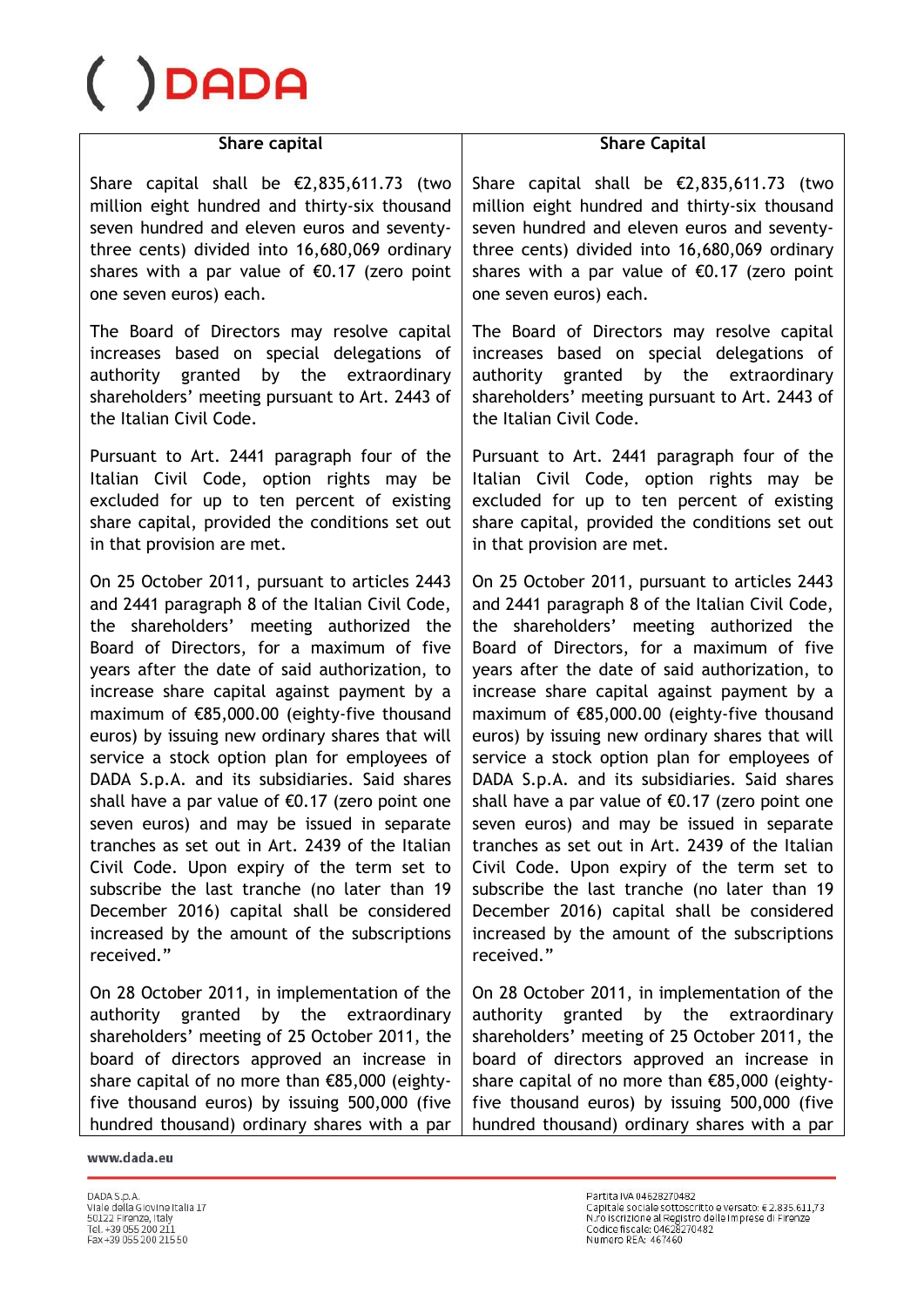value of €0.17 each

This increase may be subscribed through 19 December 2016.

For this increase, there is no option right pursuant to Art. 2441 paragraph 8 of the Italian Civil Code, in accordance with the resolution approved by the company's extraordinary shareholders' meeting on 25 October 2011; this increase in capital is approved to service the stock option plan to be offered to employees of DADA S.p.A. and/or its subsidiaries, as provided at the shareholders' meeting of 25 October 2011; this plan shall be implemented by giving these beneficiaries free option rights to subscribe said ordinary shares with a par value of €0.17 (zero point one seven euros) for said capital increase of €85,000 (eighty-five thousand euros).

Said increase shall be governed by the provisions in the regulations approved by the Board of Directors on 28 October 2011, which indicate the time frames, conditions and manner of subscription.

Said increase may be subscribed in separate tranches pursuant to Art. 2439 paragraph 2 of the Italian Civil Code, and after the final date for said increase, capital shall be considered increased by the amount of subscriptions received by then.

In compliance with the authority granted, all subscription payments for both the par value and the premium must be made in full at the time of subscription, with the express provision that no financing or any other facilities or guarantees will be given for purposes of subscribing the shares for which option rights are exercised

On 28 April 2014, pursuant to articles 2443 and 2441 paragraph 8 of the Italian Civil Code, the shareholders' meeting authorized the

value of €0.17 each

This increase may be subscribed through 19 December 2016.

For this increase, there is no option right pursuant to Art. 2441 paragraph 8 of the Italian Civil Code, in accordance with the resolution approved by the company's extraordinary shareholders' meeting on 25 October 2011; this increase in capital is approved to service the stock option plan to be offered to employees of DADA S.p.A. and/or its subsidiaries, as provided at the shareholders' meeting of 25 October 2011; this plan shall be implemented by giving these beneficiaries free option rights to subscribe said ordinary shares with a par value of €0.17 (zero point one seven euros) for said capital increase of €85,000 (eighty-five thousand euros).

Said increase shall be governed by the provisions in the regulations approved by the Board of Directors on 28 October 2011, which indicate the time frames, conditions and manner of subscription.

Said increase may be subscribed in separate tranches pursuant to Art. 2439 paragraph 2 of the Italian Civil Code, and after the final date for said increase, capital shall be considered increased by the amount of subscriptions received by then.

In compliance with the authority granted, all subscription payments for both the par value and the premium must be made in full at the time of subscription, with the express provision that no financing or any other facilities or guarantees will be given for purposes of subscribing the shares for which option rights are exercised

On 28 April 2014, pursuant to articles 2443 and 2441 paragraph 8 of the Italian Civil Code, the shareholders' meeting authorized the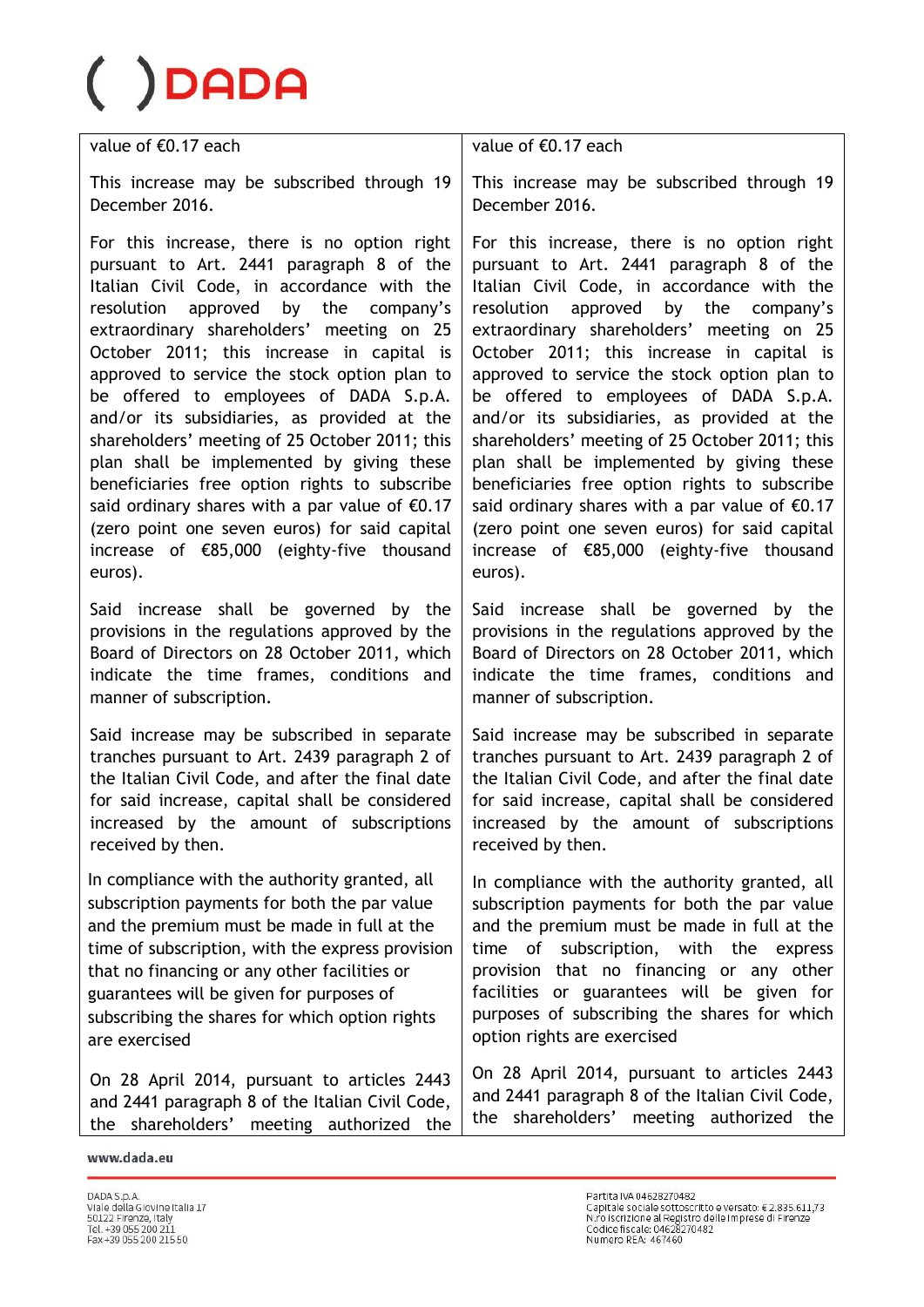Board of Directors, for a maximum of five years after the date of said authorization, to increase share capital against payment by a maximum of €127,500.00 by issuing new ordinary shares that will service a stock option plan for employees of DADA S.p.A. and its subsidiaries. Said shares shall have a par value of €0.17 (zero point one seven euros) and may be issued in separate tranches as set out in Art. 2439 of the Italian Civil Code. Upon expiry of the term set to subscribe the last tranche (no later than 28 April 2019) capital shall be considered increased by the amount of the subscriptions received.

On 4 August 2014, in implementation of the authority granted by the extraordinary shareholders' meeting of 28 April 2014, the board of directors approved an increase in share capital of no more than €119,850 by issuing 705,000 ordinary shares with a par value of €0.17 each

This increase may be subscribed through 19 December 2019.

For this increase, there is no option right pursuant to Art. 2441 paragraph 8 of the Italian Civil Code, in accordance with the resolution approved by the company's extraordinary shareholders' meeting on 28 April 2014; this increase in capital is approved to service the stock option plan to be offered to employees of DADA S.p.A. and/or its subsidiaries, as provided at the shareholders' meeting of 28 April 2014; this plan shall be implemented by giving these beneficiaries free option rights to subscribe said ordinary shares with a par value of €0.17 (zero point one seven euros) for said capital increase of €119.850,000.

Said increase shall be governed by the provisions in the regulations approved by the Board of Directors on 4 August 2014, which indicate the time frames, conditions and

Board of Directors, for a maximum of five years after the date of said authorization, to increase share capital against payment by a maximum of €127,500.00 by issuing new ordinary shares that will service a stock option plan for employees of DADA S.p.A. and its subsidiaries. Said shares shall have a par value of  $\epsilon$ 0.17 (zero point one seven euros) and may be issued in separate tranches as set out in Art. 2439 of the Italian Civil Code. Upon expiry of the term set to subscribe the last tranche (no later than 28 April 2019) capital shall be considered increased by the amount of the subscriptions received.

On 4 August 2014, in implementation of the authority granted by the extraordinary

shareholders' meeting of 28 April 2014, the board of directors approved an increase in share capital of no more than €119,850 by issuing 705,000 ordinary shares with a par value of €0.17 each

This increase may be subscribed through 19 December 2019.

For this increase, there is no option right pursuant to Art. 2441 paragraph 8 of the Italian Civil Code, in accordance with the resolution approved by the company's extraordinary shareholders' meeting on 28 April 2014; this increase in capital is approved to service the stock option plan to be offered to employees of DADA S.p.A. and/or its subsidiaries, as provided at the shareholders' meeting of 28 April 2014; this plan shall be implemented by giving these beneficiaries free option rights to subscribe said ordinary shares with a par value of  $\epsilon$ 0.17 (zero point one seven euros) for said capital increase of €119.850,000.

Said increase shall be governed by the provisions in the regulations approved by the Board of Directors on 4 August 2014, which indicate the time frames, conditions and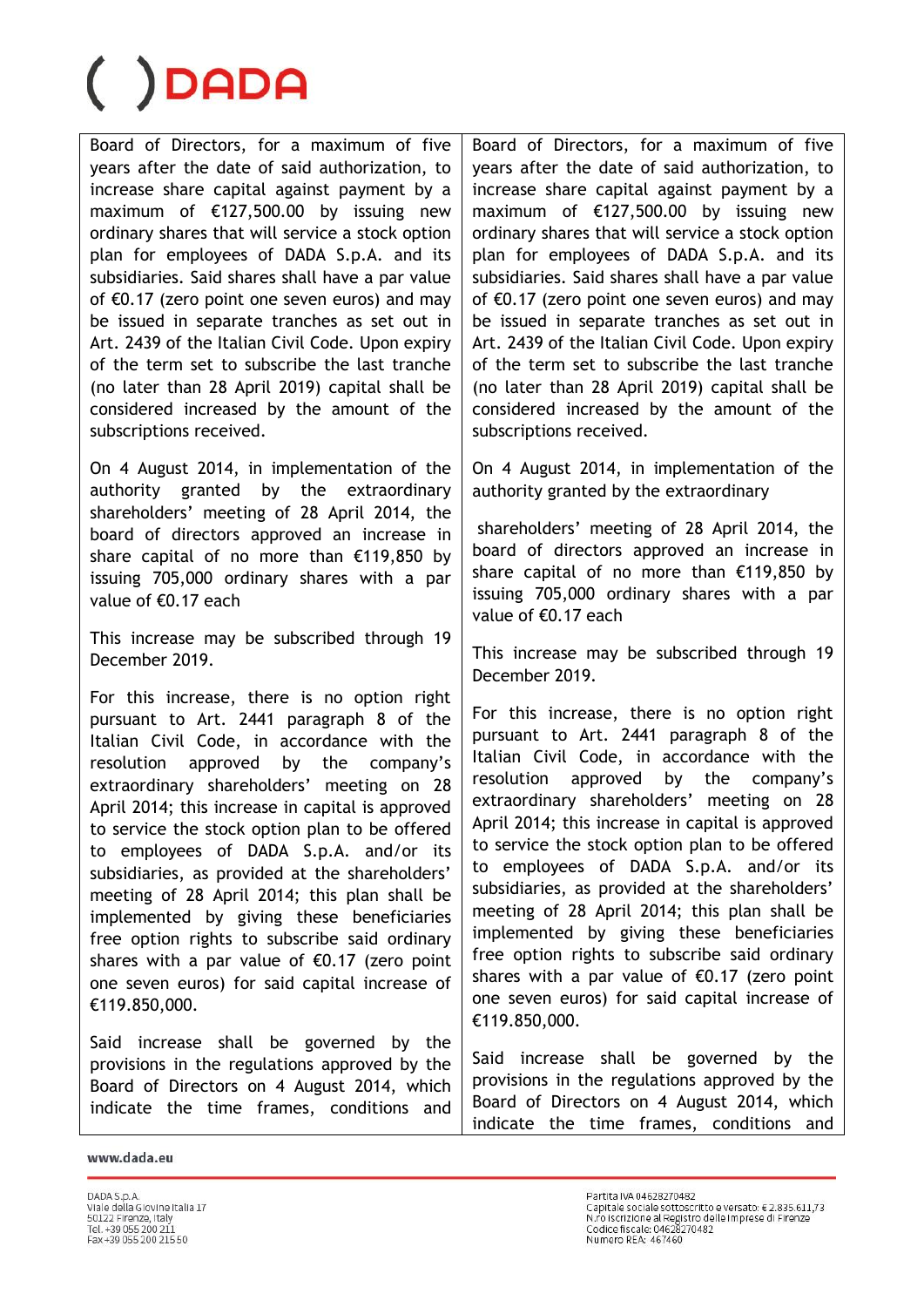# DADA

manner of subscription.

Said increase may be subscribed in separate tranches pursuant to Art. 2439 paragraph 2 of the Italian Civil Code, and after the final date for said increase, capital shall be considered increased by the amount of subscriptions received by then.

In compliance with the authority granted, all subscription payments for both the par value and the premium must be made in full at the time of subscription, with the express provision that no financing or any other facilities or guarantees will be given for purposes of subscribing the shares for which option rights are exercised

manner of subscription.

Said increase may be subscribed in separate tranches pursuant to Art. 2439 paragraph 2 of the Italian Civil Code, and after the final date for said increase, capital shall be considered increased by the amount of subscriptions received by then.

In compliance with the authority granted, all subscription payments for both the par value and the premium must be made in full at the time of subscription, with the express provision that no financing or any other facilities or guarantees will be given for purposes of subscribing the shares for which option rights are exercised

**On January 18th, 2017 the Shareholders' meeting resolved to delegate powers to the Board of Directors pursuant to Article 2443 and 2441, paragraph 8 of the Italian Civil Code, for a maximum period of five years from the date of the resolution, to undertake a paid-in share capital increase for a maximum amount of 161.500 euros, through issue in various tranches, together and individually to be regarded as divisible under Article 2439 of the Italian Civil Code, of new ordinary shares of a par value of €0.17 (zero point seventeen) to service a stock option plan for employees of DADA S.p.A. and/or such subsidiaries.** 

**After the expiry of the time limit for the subscription of the last tranche (a date to be taken as no later than December, 19, 2023) the share capital shall be deemed to have been increased by an amount equal to the subscriptions collected.**

- to delegate the Board of Directors, and thence to each director severally, in order to: